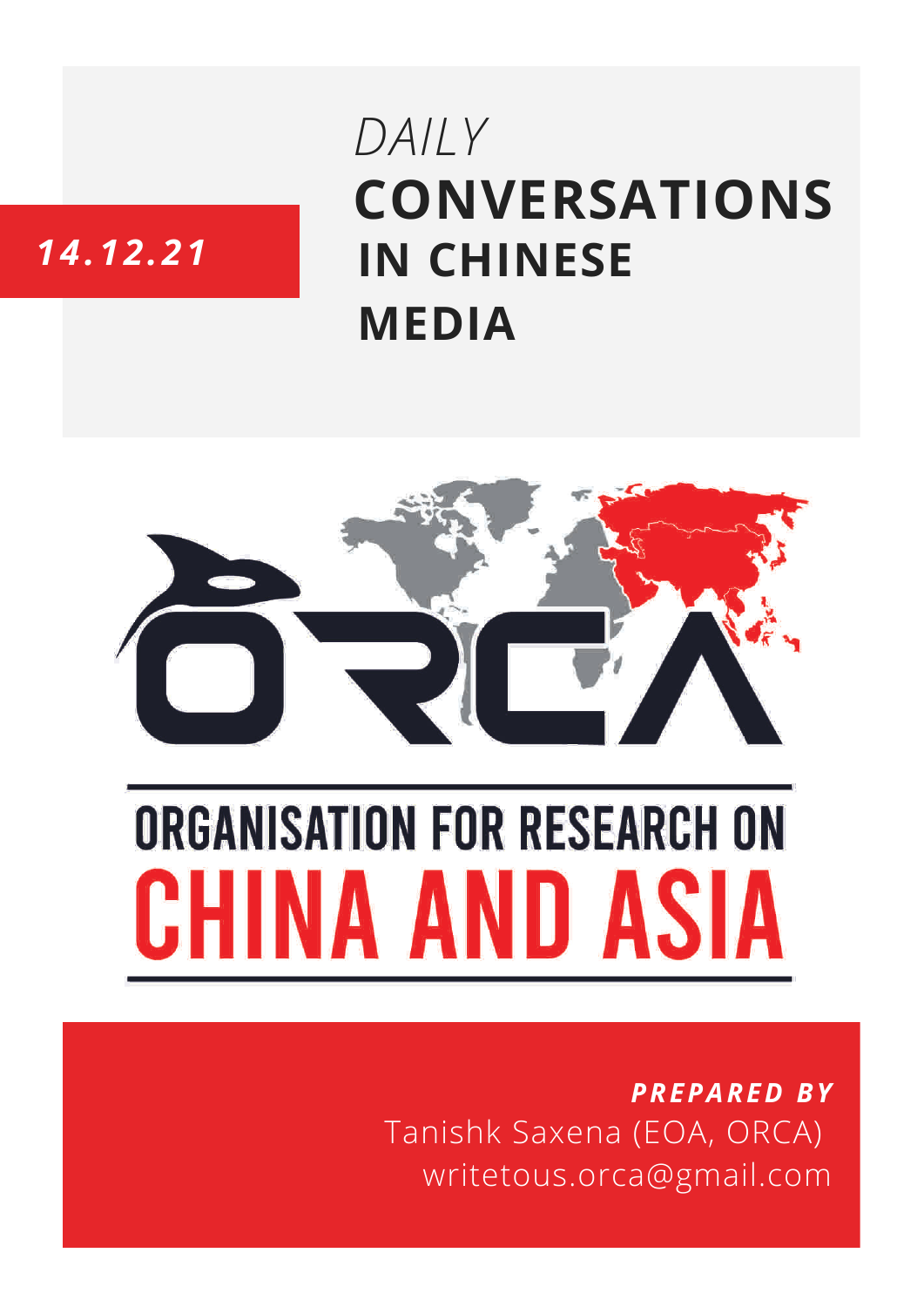#### **I. Social Media Chatter in China**

- **Concerns regarding prostitution in China:** In Guangxi, police [raided](https://www.sohu.com/a/507755237_120471551?scm=1007.68.36002-51002.0.0&spm=smpc.content-abroad.fd-d.4.1639661837285mv3CLxX&_f=index_pagerecom_4) a famous five-star hotel unannounced. On the top floor of the hotel, every room had suspiscious 'premium packages' which offered elite businessmen and even politicians access to 'models'. Usually in such hotels in China, visiting cards are distributed at the night for 'premium' service. The hotel was not doing well for a long and now after the raid will have to wind up its business. Netizens discussed that such hotels reflect poorly on Chinese culture and expressed concern towards prostitution in Chinese society and overall female security.
- **Spoof parody video targeting US and decmoracy released by Embassy of China in France:** The Chinese Embassy in France [released](https://nypost.com/2021/12/14/chinese-embassy-in-france-releases-anti-american-song/) a music video on social media titled 'Ameri-crazy' in which it refers to the US as a 'human rights cop'. The lyrics contained 'Use democracy as a cloak, Ameri-crazy rules the world'. With the tune of the popular song "The Wellerman", the video depicts a Chinese woman wearing a top with several angry animals playing instruments. The video is a part of an ongoing anti-democracy, anti-US campaign by China.

#### **II. News in China**

- Through the latest threat assessment, the Defence Minister of Taiwan has [conveyed](https://www.ndtv.com/world-news/china-taiwan-relations-china-taiwan-news-china-taiwan-not-easy-to-occupy-taiwan-says-chinese-invasion-would-be-very-hard-2648322) that Taiwan is "not easy to occupy". He has further added that Taiwanese Defence forces have complete control over its airports and port. This statement has come in light of debate over whether there has been successful and permanent air space violation by the PLA Airforce.
- In the wake of rising tensions between Russia and Ukraine, President Putin and President Xi are set to [meet](https://www.cnbc.com/2021/12/13/chinas-xi-is-set-to-meet-russias-putin-virtually-on-wednesday.html) on Wednesday. Both the countries are currently facing the western front - Russia is being condemned for its military action against Ukraine and China is facing sanctions along with diplomatic boycott of Winter Olympics. For China, as Russia-India ties grow, it becomes all the more important to ensure Russian support.
- China is set to [expand](https://economictimes.indiatimes.com/news/defence/china-is-struggling-to-establish-military-bases/articleshow/88268005.cms) its military bases in continuation of its offshore military base in Djibouti. Some of the options which China is considering are - UAE, Equatorial Guinea and Cambodia. The Chinese are already developing a commercial port in Equatorial Guinea and it can likely be used for military purposes, and the same efforts are being made in UAE after reports suggested that the Chinese were trying to build some secret military establishment in one of the UAE ports. Meanwhile, China is already in talks with Cambodia for a naval base.